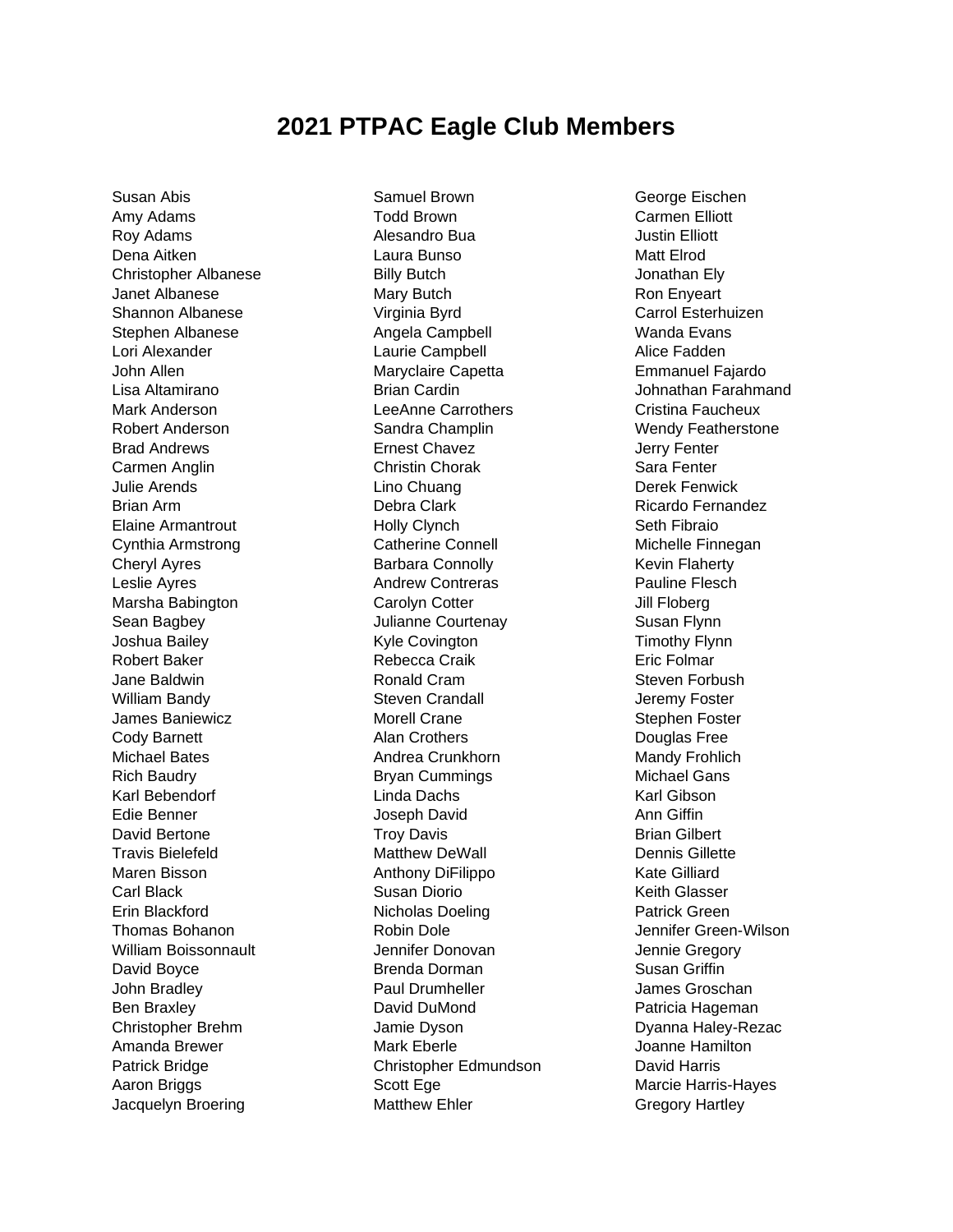Kenneth Harwood Jon Hausmann Maury Hayashida John Hendrickson Kathleen Hennessy Michael Herbert Judith Hershberg Paul Hildreth Cheri Hodges Aaron Holly William Hopfinger Justin Hoskinds Nikolas Hoskins Christina Howard Gregory Huefner Harrison Hunt Nannette Hyland Deborah Ingram Jake Jakubiak Kovacek Jeffrey Jankowski Lynn Jeffries Bradley Jenkins Ruth Jenkins Heather Jennings Dianne Jewell Kendell Jno -Finn Craig Johnson John Johnson Nylin Johnson Ryan Johnson Joanne Jonathan Bart Jones Erik Jordahl Karen Jost Jenna Kantor Seth Kaplan Richard Katz Lorin Kaufman Maureen Kavalar Dave Keen Stephanie Kelsick Glenda Key Patricia King Lincoln Kinkade Karl Kleinpeter Francis Klene Cathy Konkler Craig Kopet Christopher Kraemer Collin Kudrna Gregory Kuzma Anne Lamb

Robert Lavender Greg LeBlanc Kinta LeBlanc Amelia Leonardi Jeffrey LePage Jennifer Lesko William Lewis Cornelia Lieb -Lundell Carol Likens Jason Lobb Margaret Lonnemann Paul Lonnemann Kendra Lucas Eric Lybbert Peggy Lynam Lisa Mackell Lorraine Macnaughton Melanie Malek Julie Martel Cameron Massumi Michael Matlack Michael Mattia Dean McCall Sharon McCallum Bart McDonald William McGehee Richard McKibben Alan Meade Matthew Mesibov Connie Miller John Miller Joyce Miller Jane Milliff Daniel Mills Rodney Miyasaki Emily Monson Alvin Moreau Maggie Morley Henjum David Morris Kevin Murray Mary Murray Michael Napierala Christopher Nawrocki Marvin Neal Jennifer Nelson Peggy Newman Terrence Nordstrom David Norris William O'Grady John O'Halloran James Olson Kristian Olson

Christine Osman Johnny Owens Jonathan Packer Carrie Pagliano Allyson Pahmer Julie Paolino Kim Parker -Guerrero Kaitlyn Parrotte Karen Paschal Janet Peterson Christopher Petrosino William Pfister Valerie Phelps Craig Phifer Kathleen Picard Catherine Pierce Stuart Platt James Plummer RM Barney Poole Kevin Poss Debra Powell Christopher Powers James Price William Quillen Amira Ranney Stephen Rapposelli Richard Rausch Louis Reaper Cheryl Resnik Scott Rezac Michael Richardson Sandra Riegor Dennis Riney Richard Ritter Pamela Ritzline Eric Robertson Rebecca Robinson Patricia Rode Susan Ropp Jeffrey Rothman James Roush Robert Rowe Ann Ryan Eric Sacia Shirley Sahrmann Timothy Schell Marcus Schick Carmen Schmidt Bradley Schoonveld Gilbert Schoos Martha Schram Jay Schultz